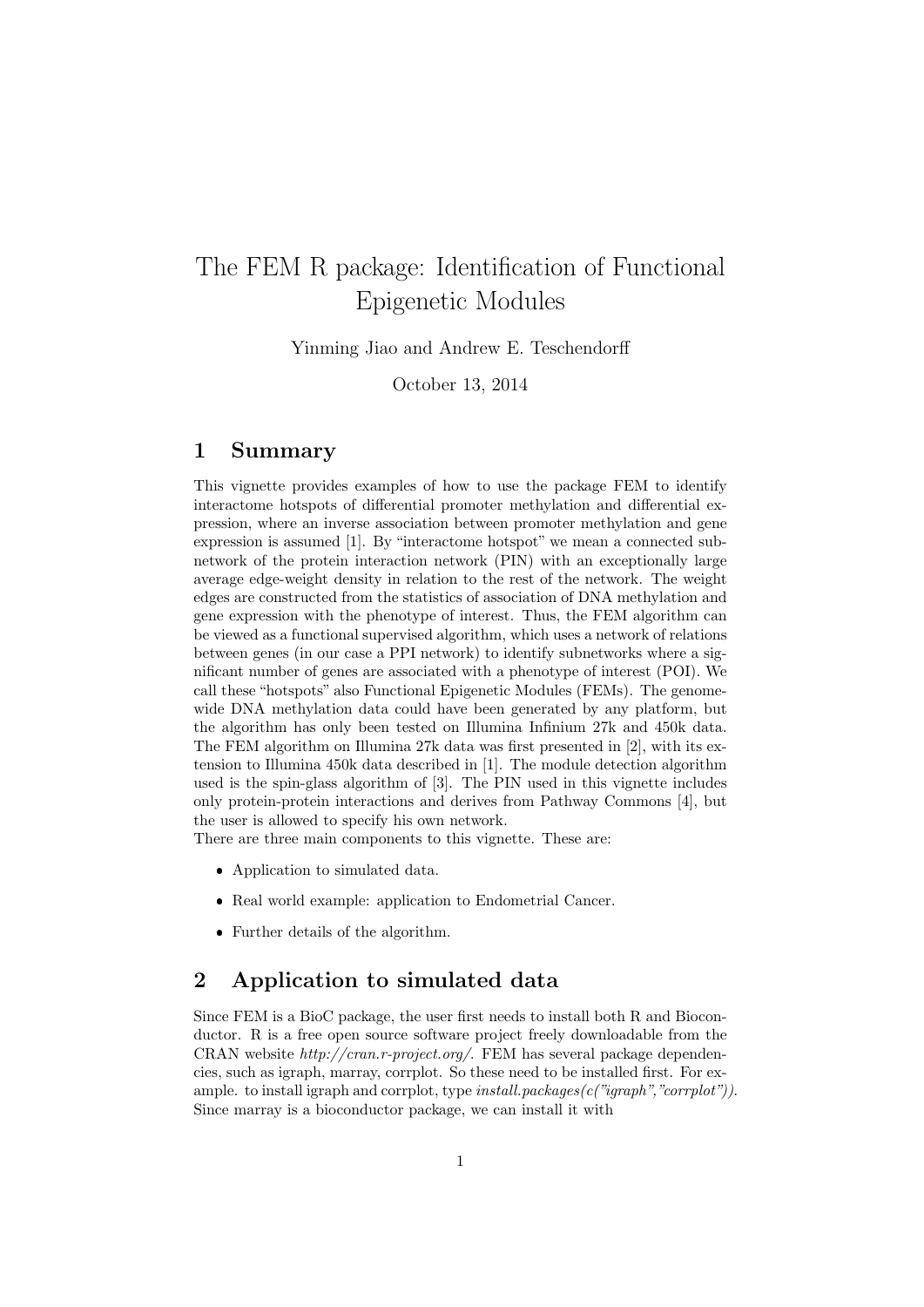source("http://bioconductor.org/biocLite.R"); biocLite("marray"). Load them with

> library("igraph"); > library("marray"); > library("corrplot")

You can check your version of iGraph by entering  $sessionInfo()$ \$otherPkgs\$igraph\$Version. It should be at least version 0.6. To load the FEM package in your R session,

> library("FEM");

We demonstrate the functionality of FEM using a simulated toy dataset. To load it into the session, use

> data(toydata)#load the toydata

In fact, toydata is a list and it has four elements.

> names(toydata)

[1] "statM" "statR" "adjacency" "annotation" "tennodes"

The first element is statM

> head(toydata\$statM)#"head" function is used to show the first 10 rows of statM

t-value p-value 1 -0.065111202 4.740427e-01 2 0.001161095 4.995368e-01 3 0.195829329 4.223719e-01 4 3.934019816 4.176845e-05 5 -0.025401308 4.898674e-01 6 -0.089637422 4.642877e-01

statM is a matrix of t-statistics and p-values of differential methylation (one row for each gene promoter) with rownames annotated with a geneID (here just an index). There are 84 rows because the maximally connected component of the 100-node random graph generated was of size 84. Most of the rows have statistics which have been simulated to be close to zero (between -0.5 and 0.5), meaning that for these there is no association between DNA methylation and the phenotype of interest (POI). There are also ten randomly selected probes whose t-statistics are randomly chosen to lie between 2 and 5, meaning that for these promoters high methylation is associated positively with the POI.

Now lets's check the 10 genes (here just the index) whose t-statistics is larger than 2, meaning that for these 10 genes there is a significant positive association between methylation and the phenotype of interest (POI).

> as.vector(which(toydata\$statM[,1]>2))->tennodes; > tennodes;

[1] 4 11 19 30 37 49 64 77 79 80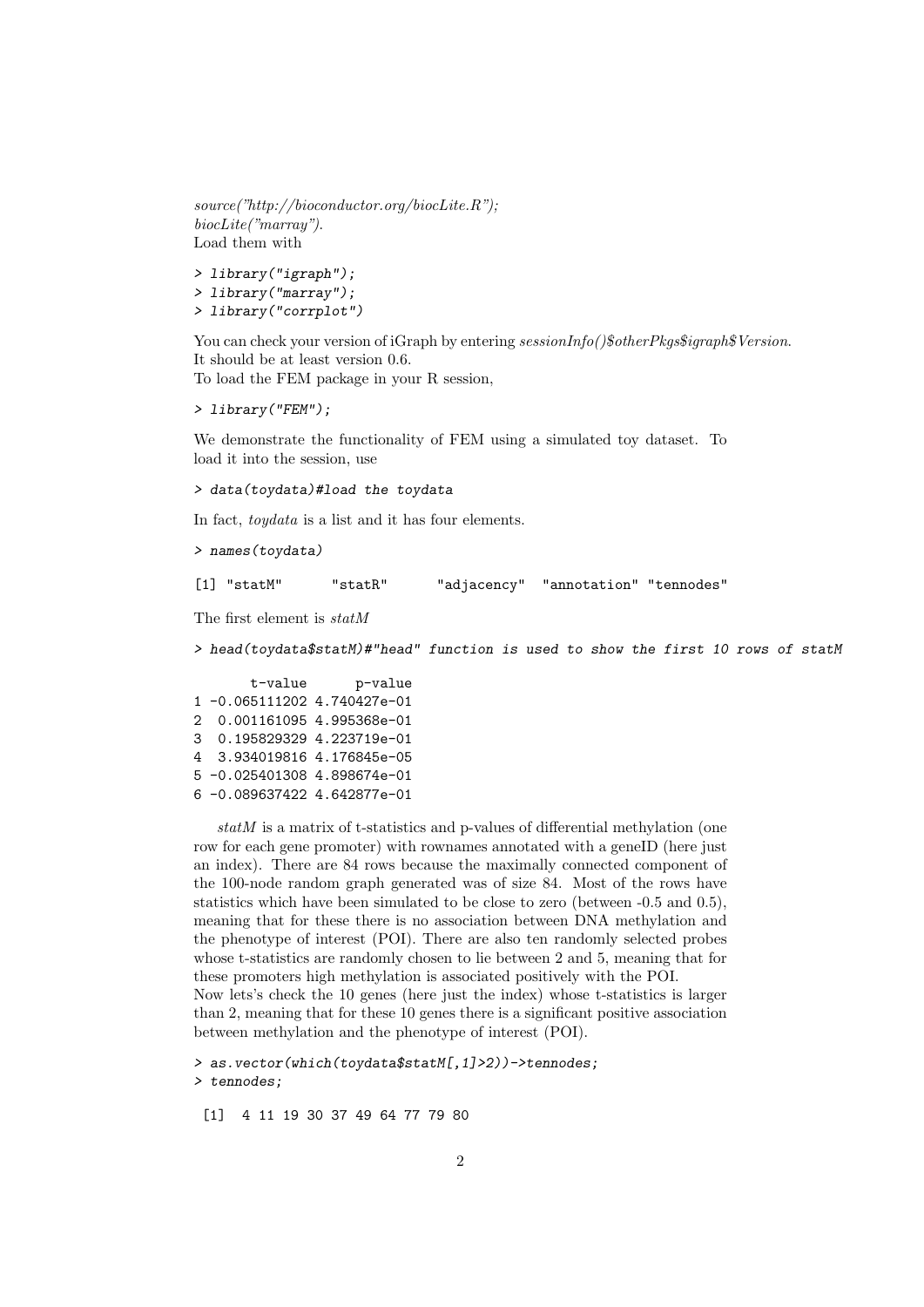The second member is statR

> head(toydata\$statR)

```
t-value p-value
1 -0.09591858 0.461792617
2 -0.03296763 0.486850201
3 0.17791827 0.429393580
4 -2.57586127 0.004999538
5 -0.12861502 0.448831142
6 -0.03371232 0.486553276
```
statR is a matrix of t-statistics and p-values of differential mRNA expression (same dimension as statM.m and ordered in same way) with rownames annotated with the same index gene ID. The t-statistics of the previously selected 10 genes are set to lie between -2 and -5. Thus, this models the case of ten promoters which are underexpressed due to hypermethylation.

The following command identifies the index positions of genes that are significantly underexpressed. They agree with those that are hypermethylated:

```
> as.vector(which(toydata$statR[,1]< -2));
```

```
[1] 4 11 19 30 37 49 64 77 79 80
```
The third member is *adjacency*. This is an adjacency matrix with number of rows and columns equal to rows of statR (or statM), ordered in same way and with same gene identifier. The resulting graph is assumed to be connected, and was constructed as the maximally connected subgraph of a 100-node random graph (Erdos-Renyi graph). Specifically, the original random graph was generated with erdos.renyi.game(100, 2/100) and then the solitary nodes were removed, resulting in a connected network of 84 nodes/genes.

Since 10 of these nodes represent differentially methylated and differentially expressed genes, in order to generate a module centred on them, we turned the 10 nodes into a clique, meaning that each of these ten nodes is connected to each other. So they belong to a deliberately created module with high absolute differential methylation and diffential expression t-statistics. They are indicated in the following plot.

Plot this network from *adjacency* with the ten nodes marked as a group.

- > plot.igraph(graph.adjacency(toydata\$adjacency,mod="undirected"),
- + vertex.size=8,mark.groups=toydata\$tennodes,mark.col="yellow")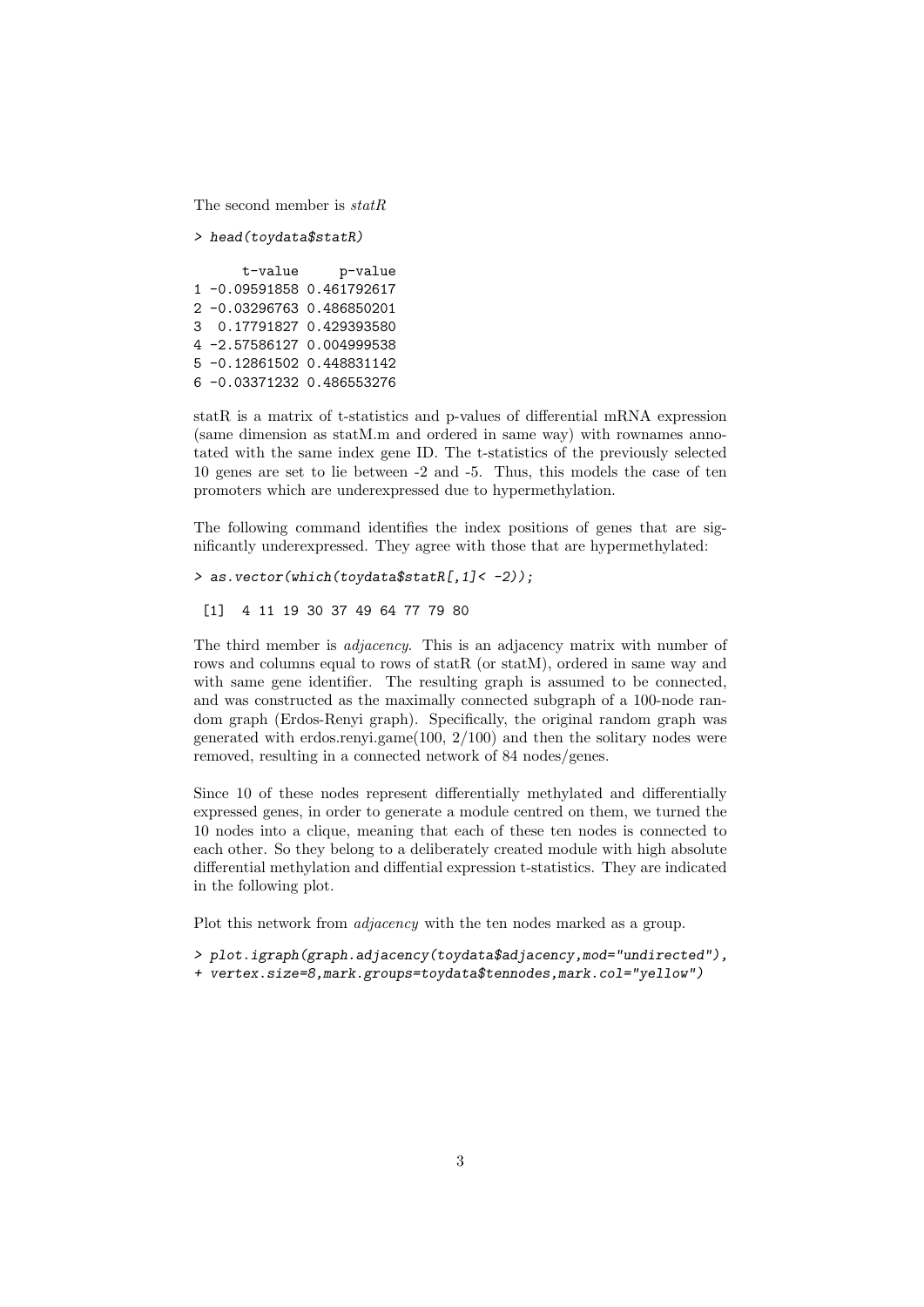

In this graph,

the ten genes are set as one group, they are connected to each other, their DNA methylation t-statistics values lie between 2 and 5, meaning that for these promoters high methylation is associated positively with the POI and their tstatistics in statR are set to between  $-2$  and  $-5$ . Thus, these 10 genes are underexpressed due to hypermethylation. The fourth member of the list is annotation, an annotation matrix:

> head(toydata\$annotation)

|         |       | EentrezID GeneSymbol |
|---------|-------|----------------------|
| [1,]    | "1"   | "Gene1"              |
| [2,]    | ייפיי | "Gene2"              |
| [3,]    | "3"   | "Gene3"              |
| $[4,$ ] | "4"   | "Gene4"              |
| [5,]    | "5"   | "Gene5"              |
| [6, 1]  | "6"   | "Gene6"              |

First column should contain the unique (entrez gene) identifiers as used in adj.m, statM.m and statR.m. Second column should contain the corresponding unique gene symbols. In this toy network case, we use just use integer indices as trivial identifiers.

As mentioned before, FEM is use to detect interactome hotspots of differential promoter methylation and differential expression, where an inverse association between promoter methylation and gene expression is assumed. So let us test whether FEM can detect the simulated module of ten nodes: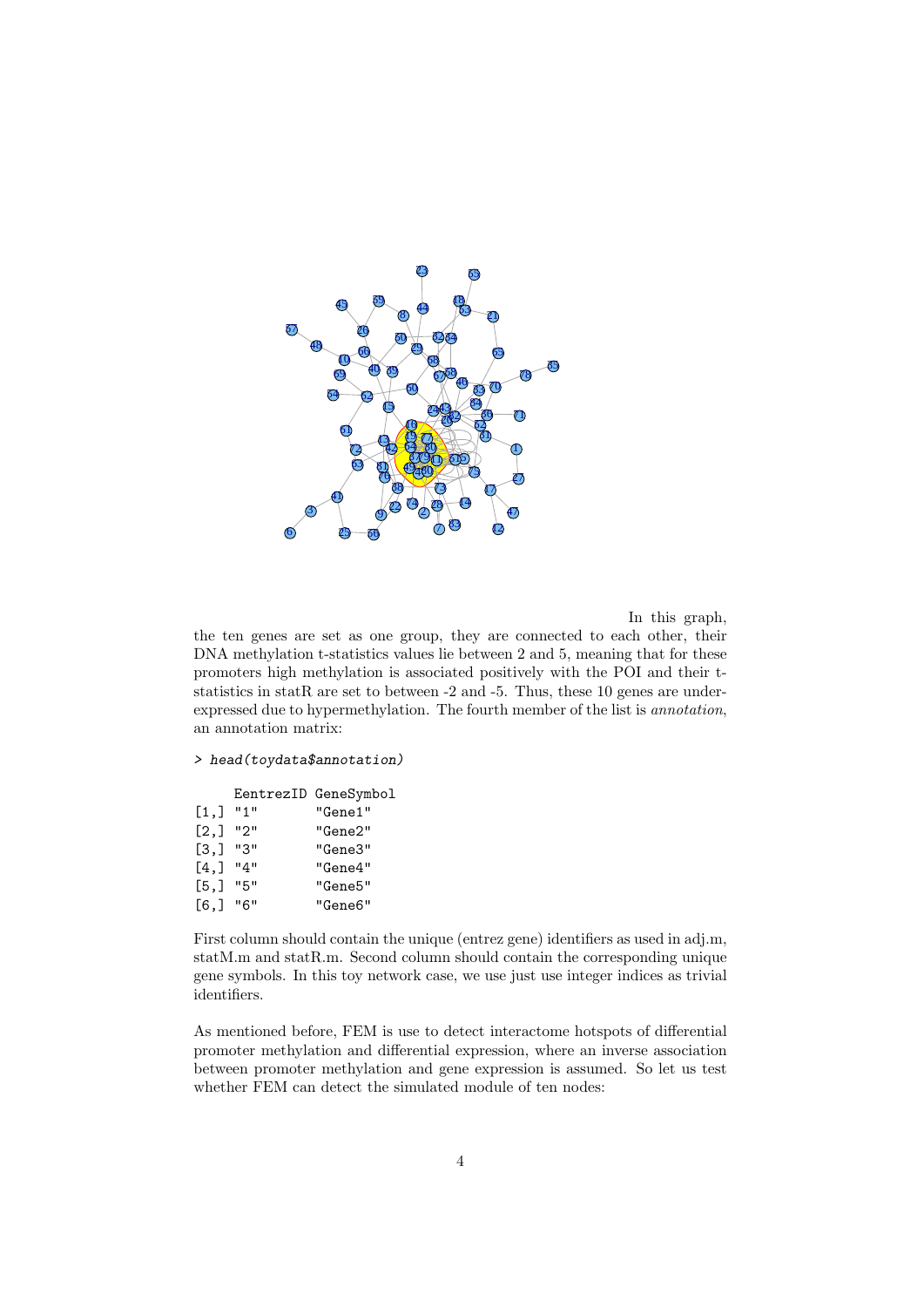We now use DoFEMbi() to find the community structures induced by these phenotype changes in the toydata.

|              | > DoFEM_test.o <- with(toydata,        |
|--------------|----------------------------------------|
| $\leftarrow$ | DoFEMbi (statM, statR, adjacency,      |
| $\leftarrow$ | $nseeds = 1, gamma = 0.5, nMC = 1000,$ |
| $\leftarrow$ | $sizeR.v=c(1,100)$ , minsizeOUT=10,    |
| $\leftarrow$ | $writeOUT = TRUE$ .                    |
| $+$          | $nameSTUDY="TEST", ew.v=NULL$ );       |
|              |                                        |

The other arguments are :

nseeds: number of seeds/modules to search for. This should be a number such that P-values of significance after multiple testing is less than some reasonable FDR threshold, i.e.  $< 0.3$ . Here we set it as one to save time.

gamma: tuning parameter of spin-glass algorithm. Default value generally leads to modules in the desired size range (10-100).

nMC: number of Monte Carlo runs for establishing statistical significance of modularity values under randomisation of the molecular profiles on the network.

You can also use "sizeR.v" to set the desired size range for modules, "minsize-OUT" to set the minimum size of modules to report as interesting and "write-OUT" to indicate whether to write out tables in text format.

There are two result files. The colums are

- size: a vector of inferred module sizes for each of the ntop seeds.
- mod: a vector of associated modularities.
- pv: a vector of associated significance P-values (with resolution of nMC runs).
- selmod: index positions of significant modules of size at least minsizeOUT and smaller than the maximum specified in sizeR.v
- fem: a summary matrix of the selected modules.
- topmod: a list of summary matrices for each of the selected module

Let's check the details of the output:

```
> DoFEM_test.o$fem
```
EntrezID(Seed) Symbol(Seed) Size Mod P [1,] "11" "Gene11" "36" "4.40228923792317" "0" Genes

[1,] "Gene11 Gene4 Gene5 Gene19 Gene30 Gene37 Gene49 Gene51 Gene64 Gene77 Gene79 Gene80 Ge

We can see that we get one module with seed "Gene11" (hence its module name "Gene11") and it has 36 members. With the following command, we can have a look at the details of the first five genes in the "Gene11" module: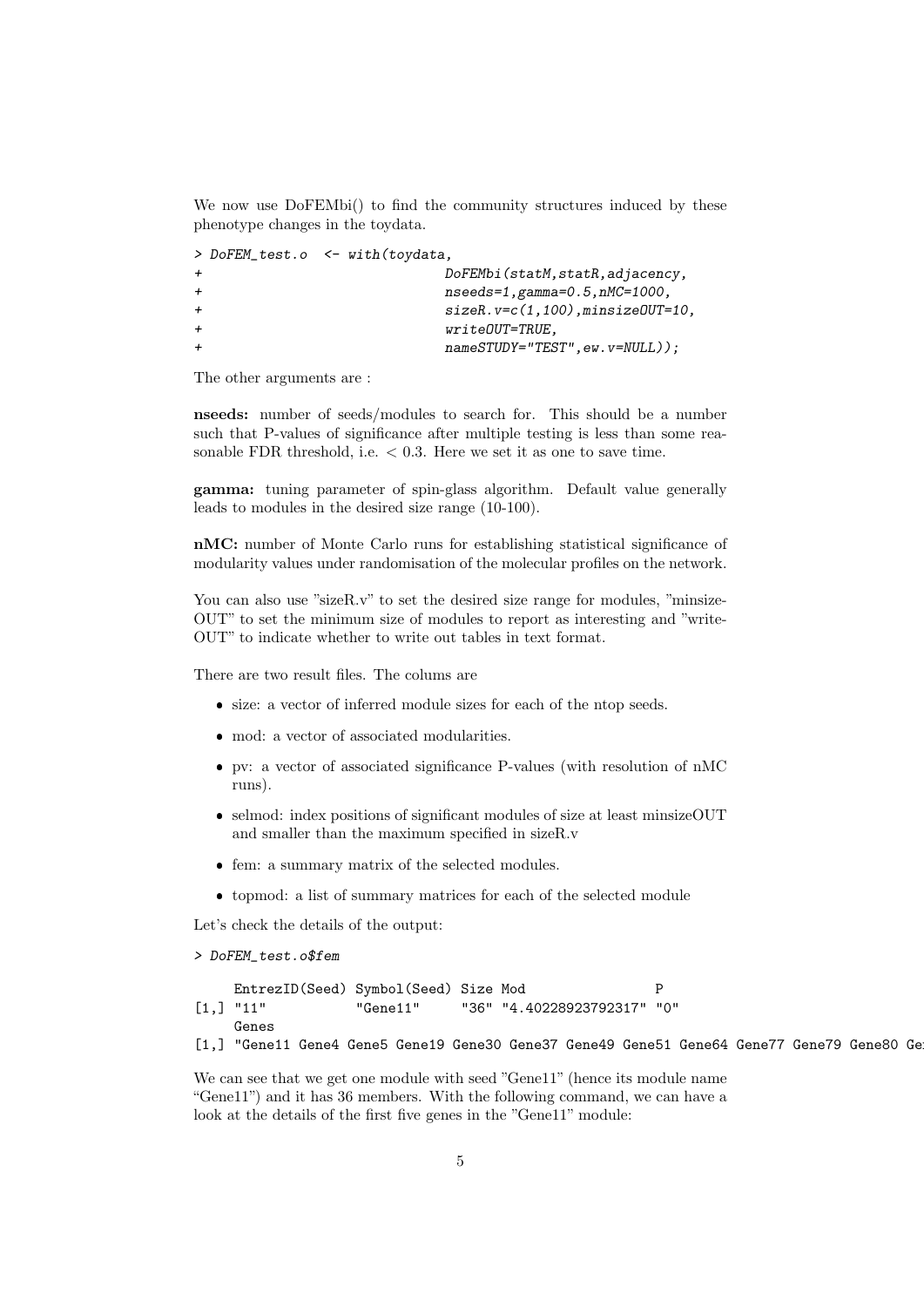> head(DoFEM\_test.o\$topmod\$Gene11,n=5L)

|     | EntrezID Symbol        |                             | stat (DNAm)            |  | P(DNAm)                |                    |  |
|-----|------------------------|-----------------------------|------------------------|--|------------------------|--------------------|--|
|     | $11$ " $11$ "          | "Gene11"                    | "3.98617629287764"     |  | "3.35733147288641e-05" |                    |  |
| 4   | "4"                    | "Gene4"                     | "3.93401981610805"     |  | "4.17684458448805e-05" |                    |  |
| 5.  | "5"                    | "Gene5"                     | "-0.0254013077355921"  |  | "0.489867434011738"    |                    |  |
|     | $19$ " $19$ "          | "Gene19"                    | "3.49410701170564"     |  | "0.00023782515959272"  |                    |  |
|     | 30 "30"                | "Gene30" "2.18818748369813" |                        |  | "0.0143279742210821"   |                    |  |
|     | stat(mRNA)             |                             | P(mRNA)                |  | stat(int)              |                    |  |
|     | 11 "-3.05292705958709" |                             | "0.00113310507560836"  |  |                        | "7.29480934183558" |  |
| 4   | "-2.57586126867682"    |                             | "0.00499953781149238"  |  |                        | "6.72562916567027" |  |
| 5   |                        | "-0.128615015652031"        | "0.44883114211167"     |  | " 0"                   |                    |  |
|     | 19 "-3.28854257101193" |                             | "0.00050353776488235"  |  |                        | "7.05809017310707" |  |
| 30. | "-3.31781403906643"    |                             | "0.000453624323520969" |  |                        | "5.78389382246553" |  |

To indicate the "Gene11" module in the whole network, use:

> mod.idx<-as.numeric(DoFEM\_test.o\$topmod\$Gene11[,1])

- > plot.igraph(graph.adjacency(toydata\$adjacency,mod="undirected"),
- + vertex.size=8,mark.groups=mod.idx,mark.col="yellow")



In order to check

the effectiveness of FEM in detecting the true module, we compute the sensitivity, defined as the fraction of the truly associated genes that are captured by the inferred module:

```
> sensitivity=length(intersect(tennodes,mod.idx))/length(tennodes);
> sensitivity
```
 $[1]$  1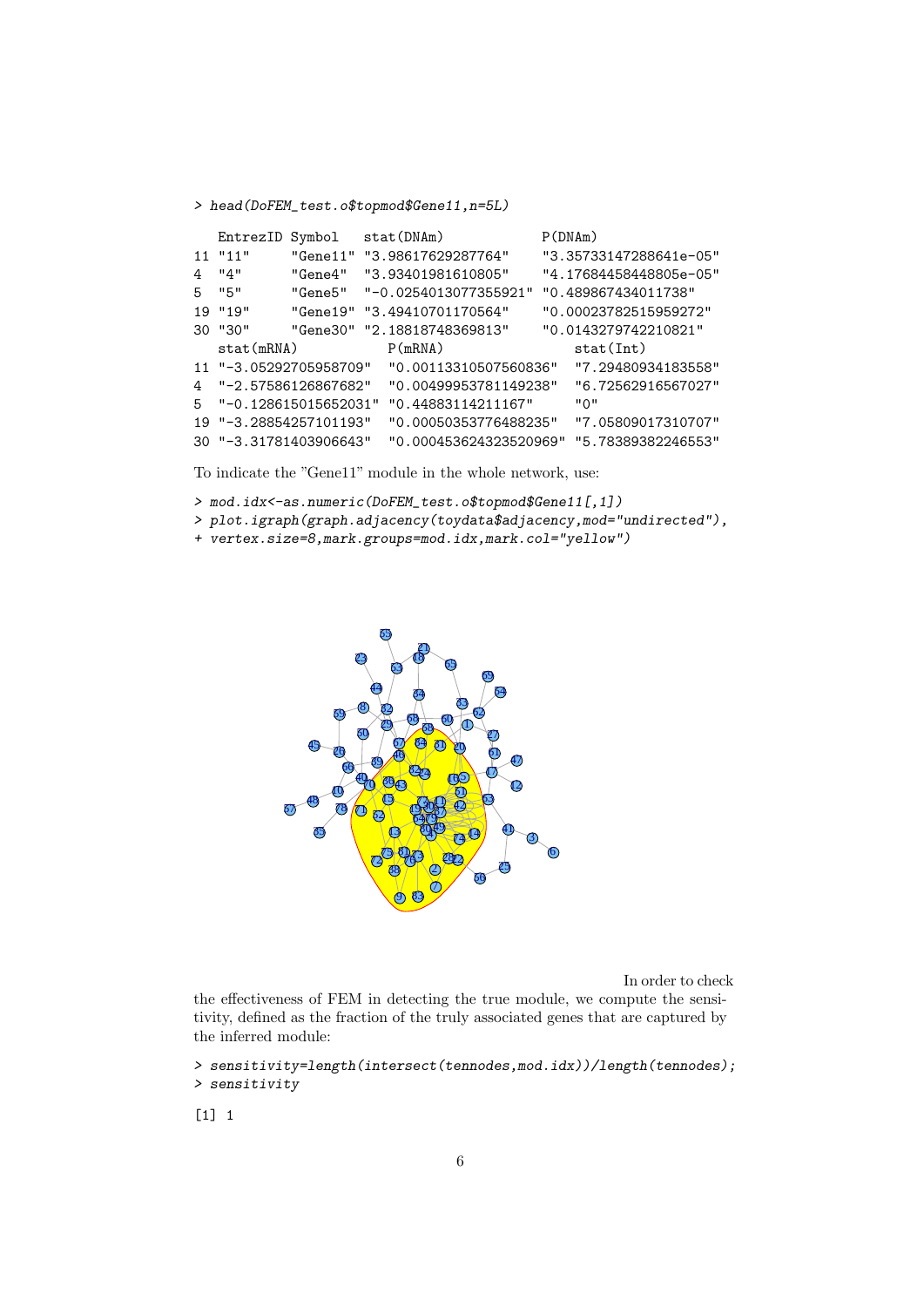Thus, we find that the sensitivity is 100%, meaning that FEM inferred a module that contained all 10 genes that were truly differentially methylated and expressed. Although, specificity is not 100%, this is to be expected since a larger module can still exhibit a higher than random average weight density.

## 3 A real world example: application to Endometrial Cancer

To validate the FEM algorithm on real Illumina 450k data we collected and analyzed 118 endometrial cancers and 17 normal endometrial samples, all with matched RNA-Seq data from the TCGA study [5]. To assign DNA methylation values to a given gene, in the case of Illumina 27k data, we assigned the probe value closest to the transcription start site (TSS). In the case of Illumina 450k data, we assigned to a gene, the average value of probes mapping to within 200bp of the TSS. If no probes map to within 200bp of the TSS, we use the average of probes mapping to the 1st exon of the gene. If such probes are also not present, we use the average of probes mapping to within 1500bp of the TSS. Justification for this procedure is provided in our Bioinformatics paper  $[1]$ . For each gene g in the maximally connected subnetwork, we then derive a statistic of association between its DNA methylation profile and the POI (here normal/cancer status), denoted by  $t_g^{(D)}$  as well as between its mRNA expression profile and the same POI, which we denote by  $t_g^{(R)}$ . These statistics have already been computed beforehand using the limma package. We now load them in:

```
> data(realdata);
> attributes(realdata);
$names
[1] "statM" "statR" "adjacency" "annotation"
```
Since running DoFEMbi on large data sets can be lengthy (it takes 23 minutes on a 4 3GHz CPU-core Dell Workstation with 16GB memory), we comment the following line out:

```
> #fembi.o <- DoFEMbi(realdata$statM,realdata$statR,realdata$adjacency,
```

```
> #nseeds=100,gamma=0.5,nMC=1000,sizeR.v=c(1,100),minsizeOUT=10,
```

```
> #writeOUT=TRUE,nameSTUDY="TCGA-EC",ew.v=NULL);
```
To load in the results use:

> data(fembi.o)

The algorithm predicts a number of FEM modules. Use the folloing command to display their size and elements.

> fembi.o\$fem

The details of the modules can also be seen using:

> fembi.o\$topmod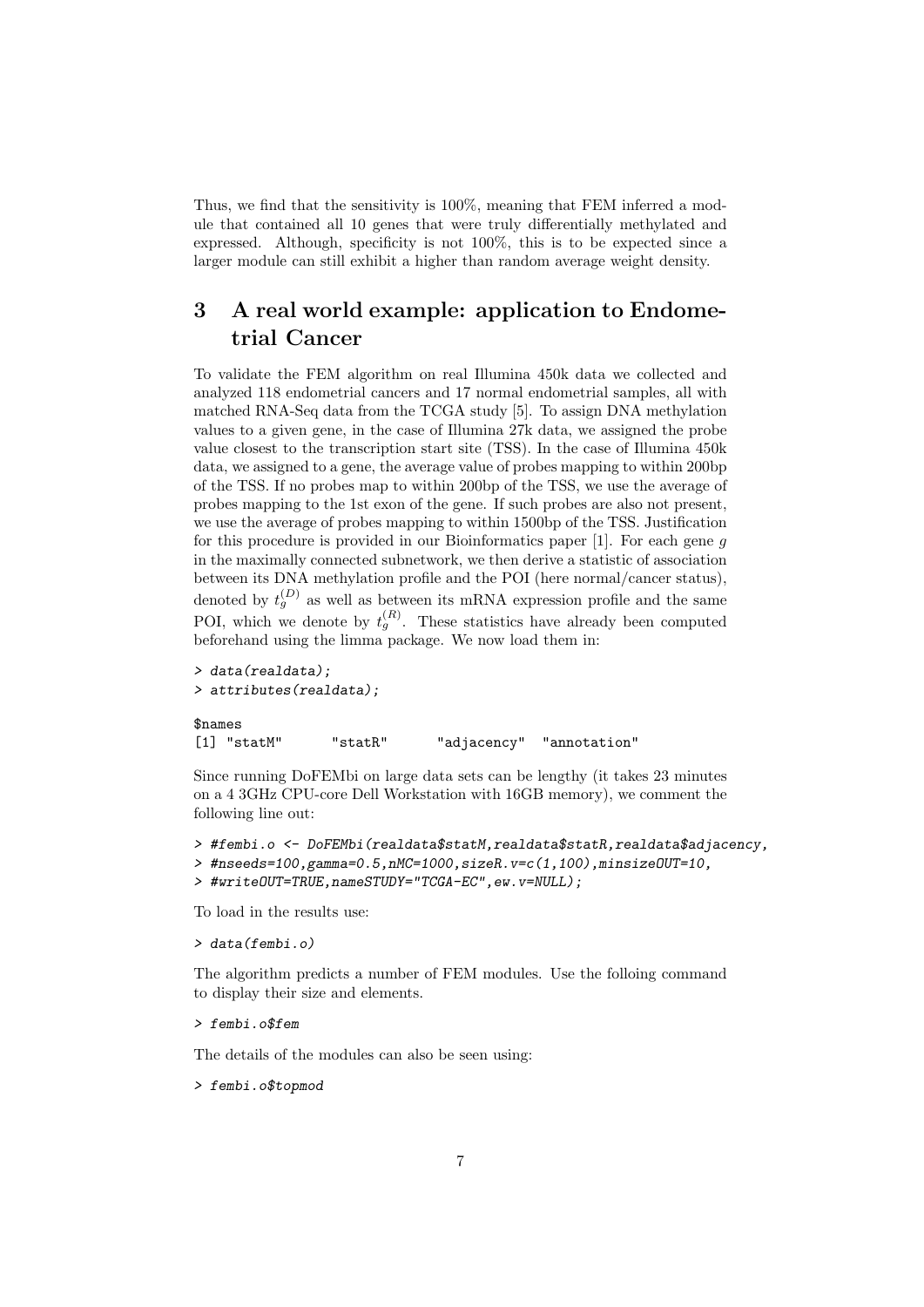In order to illustrate the modules graphically, the user can invoke the function FemModShow, which will generate a pdf figure of the module in your working directory and also return an *graphNEL* object which includes methylation and expression color schemes. The graphNEL class is defined in the bioconductor graph package, user can use igraph.from.graphNEL to convert it to the igraph objects. For instance, the algorithm inferred a module centred around the gene HAND2, which has been demonstrated to be causally implicated in the development of endometrial cancer [2]. Thus, given its importance, we generate a detailed network plot of this module:

```
> library("marray");
```

```
> library("corrplot");
```

```
> HAND2.mod<-fembi.o$topmod$HAND2;
```

```
> HAND2.graphNEL.o=FemModShow(fembi.o$topmod$HAND2,name="HAND2",fembi.o$ew,realdata$adjace
```
now the HAND2 module is as following;



Depicted is the functional epigenetic module centred around seed gene HAND2. Edge widths are proportional to the average statistic of the genes making up the edge. Node colours denote the differential DNA methylation statistics as indicated. Border colors denote the differential expression statistics. Observe that despite many nodes exhibiting differential methylation and differential expression, only HAND2, exhibits the expected anticorrelation with hypermethylation (blue) leading to underexpression (green). See Jones et al [2] for the functional, biological and clinical significance of HAND2 in endometrial cancer.

The user can generate all the modules' graphs by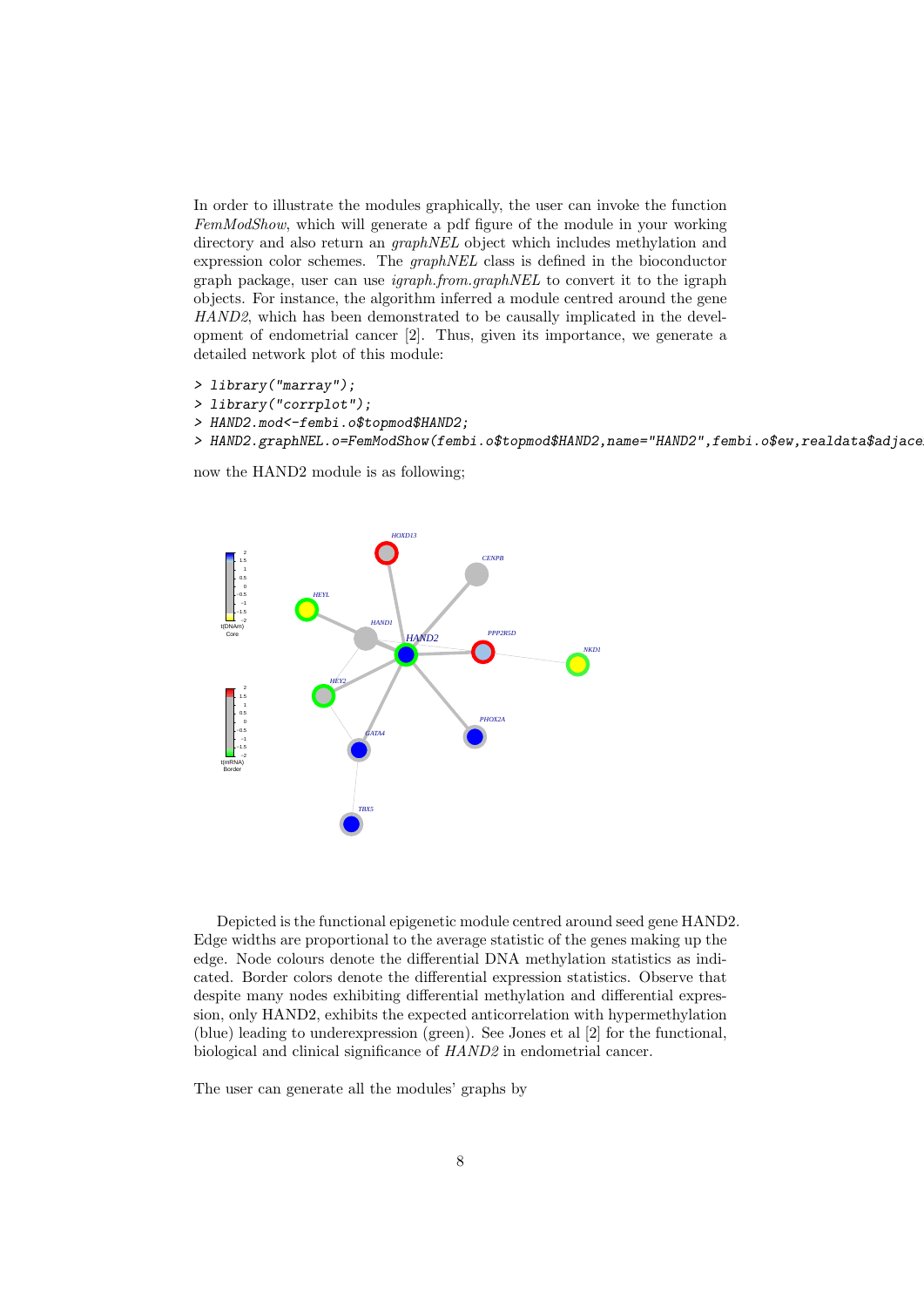#### > #for(m in 1:length(names(fembi.o\$topmod))){FemModShow(fembi.o\$topmod[[m]], > #name=names(fembi.o\$topmod)[m],fembi.o\$ew,realdata\$adjacency)}

In the above examples we provided the statistics and adjacency matrix input objects. However, below we describe a function  $DolntFEM450k$  which can generate the integrated statM, statR and adjacency matrices from the actual DNA methylation, gene expression and original network adjacency matrices: The input arguments are:

- dnaM.m: normalised DNA methylation 450k data matrix, with rownames annotated to 450k probe IDs.
- phenoM.v: phenotype vector corresponding to dnaM.m. So if there are two phenotypes, 1 and 2 say, the contrast is "2 minus 1".
- exp.m: normalized gene expression data matrix with rownames annotated to NCBI Entrez gene IDs. If the mapped Entrez gene IDs are not unique, we use the average value of the same Entrez gene ID as the expresssion value.
- phenoR.v: phenotype vector corresponding to exp.m
- adj.m: adjacency matrix of a network of relations (e.g. PPI network) with rownames/colnames annotated to NCBI Entrez gene IDs.

Note: The PPI network can be derived from the Pathway Commons resource [4] and follows the procedure described in [6]. The PIN used in previous papers is available at http://sourceforge.net/projects/funepimod. The PPI network consists of 8434 genes annotated to NCBI Entrez identifiers, and is sparse containing 303600 documented interactions (edges). If the user wishes they can use a different PPI network or generate statR using a different method. The usage of DoIntFEM450k is

#### > #IntFEM450k.o=DoIntFEM450k(dnaM.m,phenoM.v,exp.m,phenoR.v,adj.m)

The output IntFEM450k.o has 5 members:

- statR: matrix of gene expression moderated t-statistics and P-values for those genes in the integrated network
- statM: matrix of DNA methylation moderated t-statistics and P-values for those genes in the integrated network
- adj: adjacency matrix of the maximally connected integrated network. At present only maximally connected subnetwork is used.
- avexp: expression data matrix mapped to unique Entrez IDs
- avbeta: DNA methylation data matrix mapped to unique Entrez IDs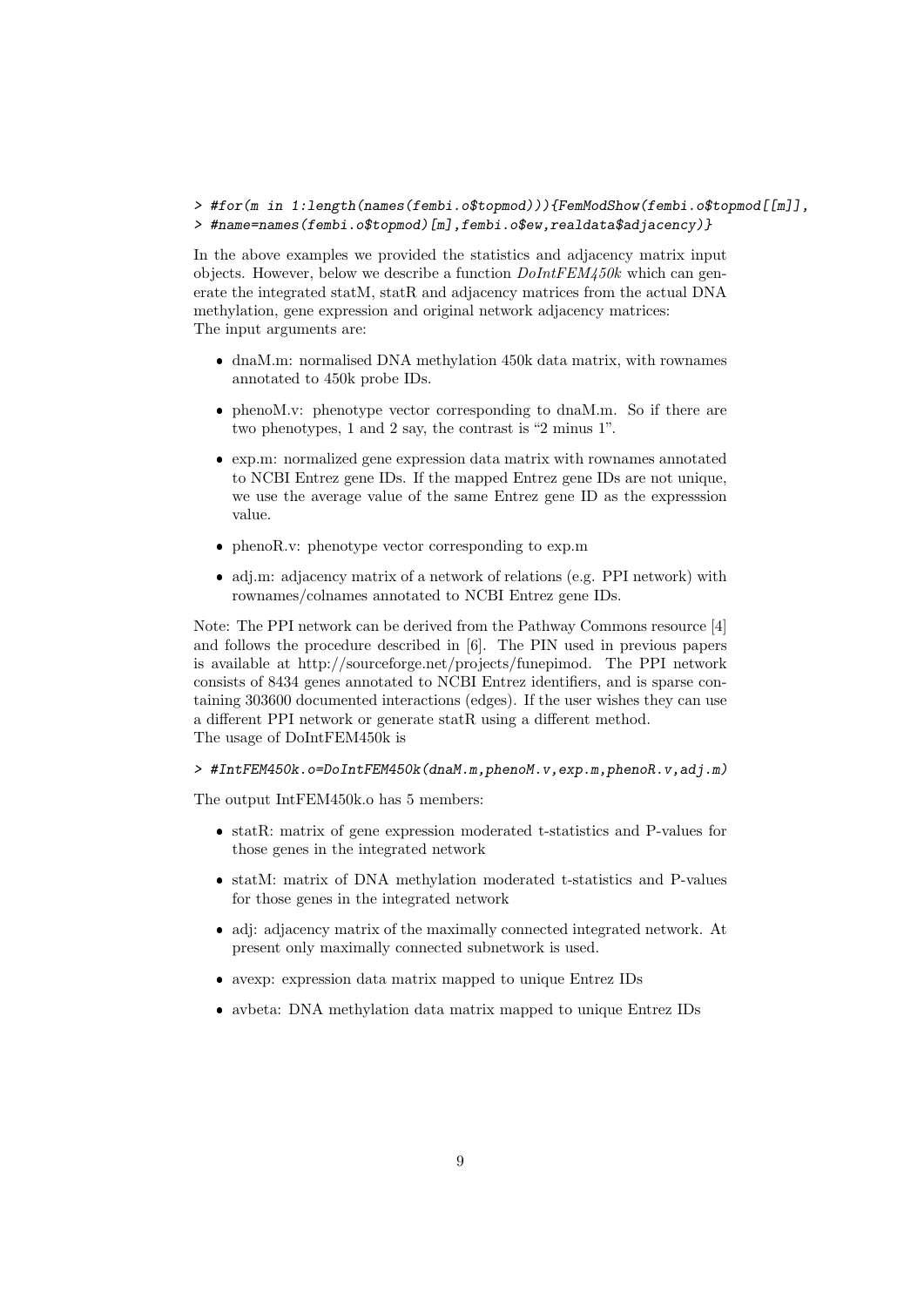## 4 EpiMod and ExpMod

It may be that we only wish to infer either differential methylation or differential expression interactome hotspots. To this end, we provide specific functions, i.e.  $DolntEpi450K$  to do the integration at the DNA methylation level only. Indeed,  $DolntEpi450K$  is the same as  $DolntFEM450k$ , except that we do not need the  $exp.m, phenoR.v$  arguments. In this case, the edge weights in the interactome network reflect the combined differential methylation statistics (absolute values) of the genes making up the edge.

DoIntEpi450K input arguments:

- dnaM.m: normalised DNA methylation 450k data matrix, with rownames annotated to 450k probe IDs.
- phenoM.v: phenotype vector corresponding to dnaM.m. So if there are two phenotype, 1 and 2, the contrast is 2 minus 1.
- adj.m: adjacency matrix of a network of relations (e.g. PPI network) with rownames/colnames annotated to NCBI Entrez gene IDs.

The output arguments:

- statM: matrix of DNA methylation moderated t-statistics and P-values for those genes in the integrated network
- adj: adjacency matrix of the maximally connected integrated network. At present only maximally connected subnetwork is used.
- $\bullet$ annotation: The annotation data matrix with EntrezID and GeneSymbol
- avbeta: DNA methylation data matrix mapped to unique Entrez IDs

We also provide a special function,  $DoEpiMod$ , to process the statM, adj, annotation matrix generated by  $DolntEpi/50K$ . The usage of  $DoEpiMod$  is same as DoFEMbi except that the statR argument is not needed for  $DolntEpi450K$ .

Once we have run *DoEpiMod*, we can use FemModShow to show the top modules. The usage and arguments of  $FemModShow$  for EpiMod is same as previous decribed. You just need to add an argument "mode" and set "mode" = "Epi" as FemModShow has three modes, the default one being "integration", which is the one to use with DoFEMbi. The "Epi" mode means FemModShow will render the Epi-modules generated by DoEpiMod.

The workflow applying DoIntEpi450k,DoEpiMod and FemModShow is:

```
> #IntEpi450k.o=DoIntEpi450k(dnaM.m,phenoM.v,adj.m)
```

```
> #EpiMod.o=DoEpiMod(IntEpi450k.o$statM,IntEpi450k.o$adjacency,
```
- > # nseeds=100,gamma=0.5,nMC=1000,
- > # sizeR.v=c(1,100),minsizeOUT=10,
- > # writeOUT=TRUE,nameSTUDY="TCGA-EC",ew.v=NULL);)
- > #
- > #HAND2.mod<-EpiMod.o\$topmod\$HAND2; # if there is also HAND2 module
- > #HAND2.mod.igraph.o=FemModShow(EpiMod.o\$topmod\$HAND2,name="HAND2",
- > #EpiMod.o\$ew,IntEpi450k.o\$adjacency,mode="Epi")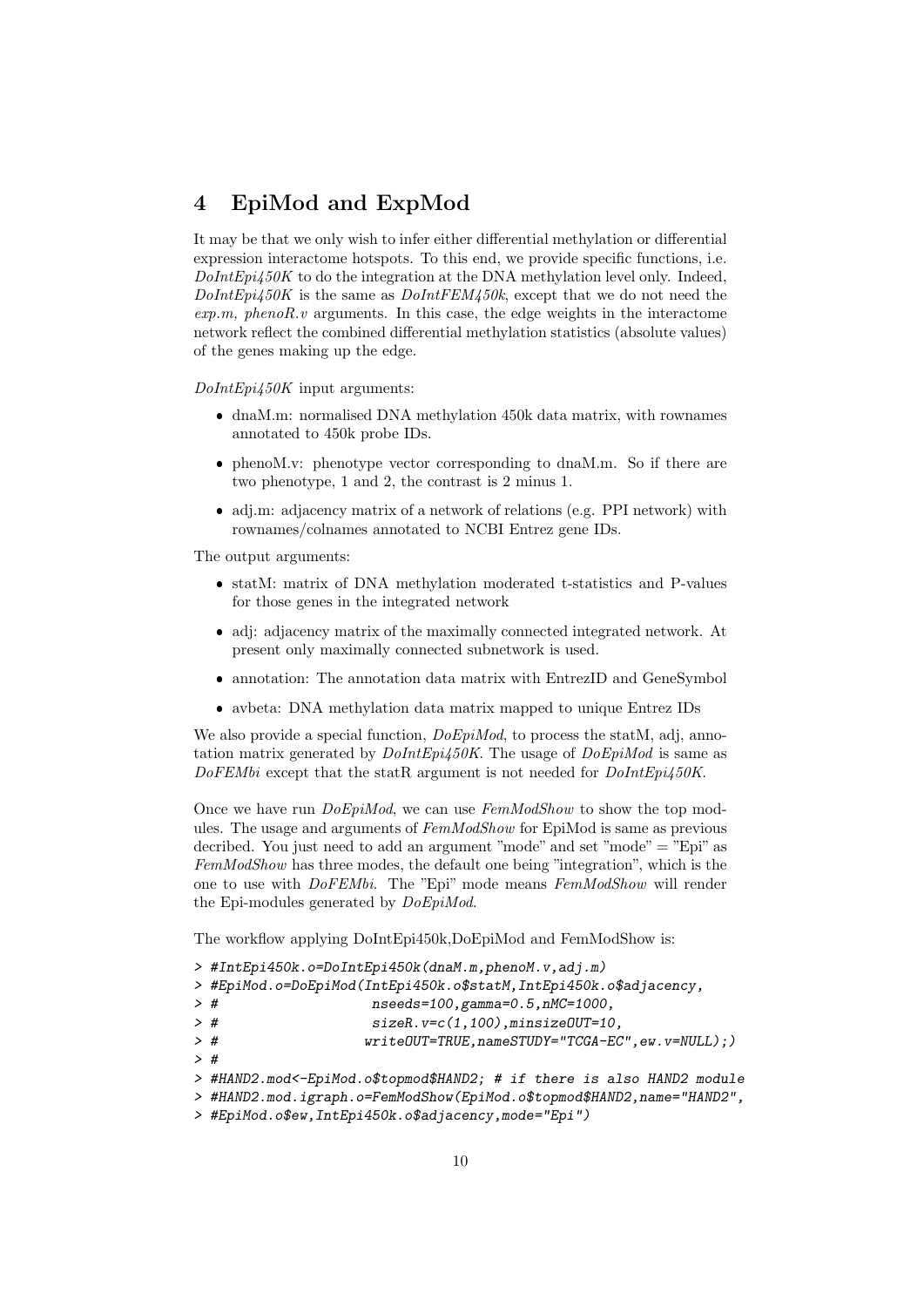The DoIntEpi450k example data will be available later in an experimental package. In this case, application to the 450K methylation data of 118 endometrial cancers and 17 normal endometrials from TCGA, results in a module, also centred around  $HAND2$ :



Depicted is the HAND2 Epi-module which contains many interacting members, most of which are hypermethylated in cancer compared to normal tissue:

If we are interested in inferring differential mRNA expression hotspots, you should run *DoExpMod*. As before, first you should run *DoIntExp* function to integrate the gene expression matrix with the network adjacency matrix and to compute the statistics of differential expression: The input arguments to DoIntExp would be:

- exp.m: normalized gene expression data matrix with rownames annotated to NCBI Entrez gene IDs. If the mapped Entrez gene IDs are not unique, we use the average value of the same Entrez gene ID as the expresssion value.
- phenoR.v: phenotype vector corresponding to exp.m. So if there are two phenotype, 1 and 2, the contrast is 2 minus 1.
- adj.m: adjacency matrix of a network of relations (e.g. PPI network) with rownames/colnames annotated to NCBI Entrez gene IDs.

The output arguments are: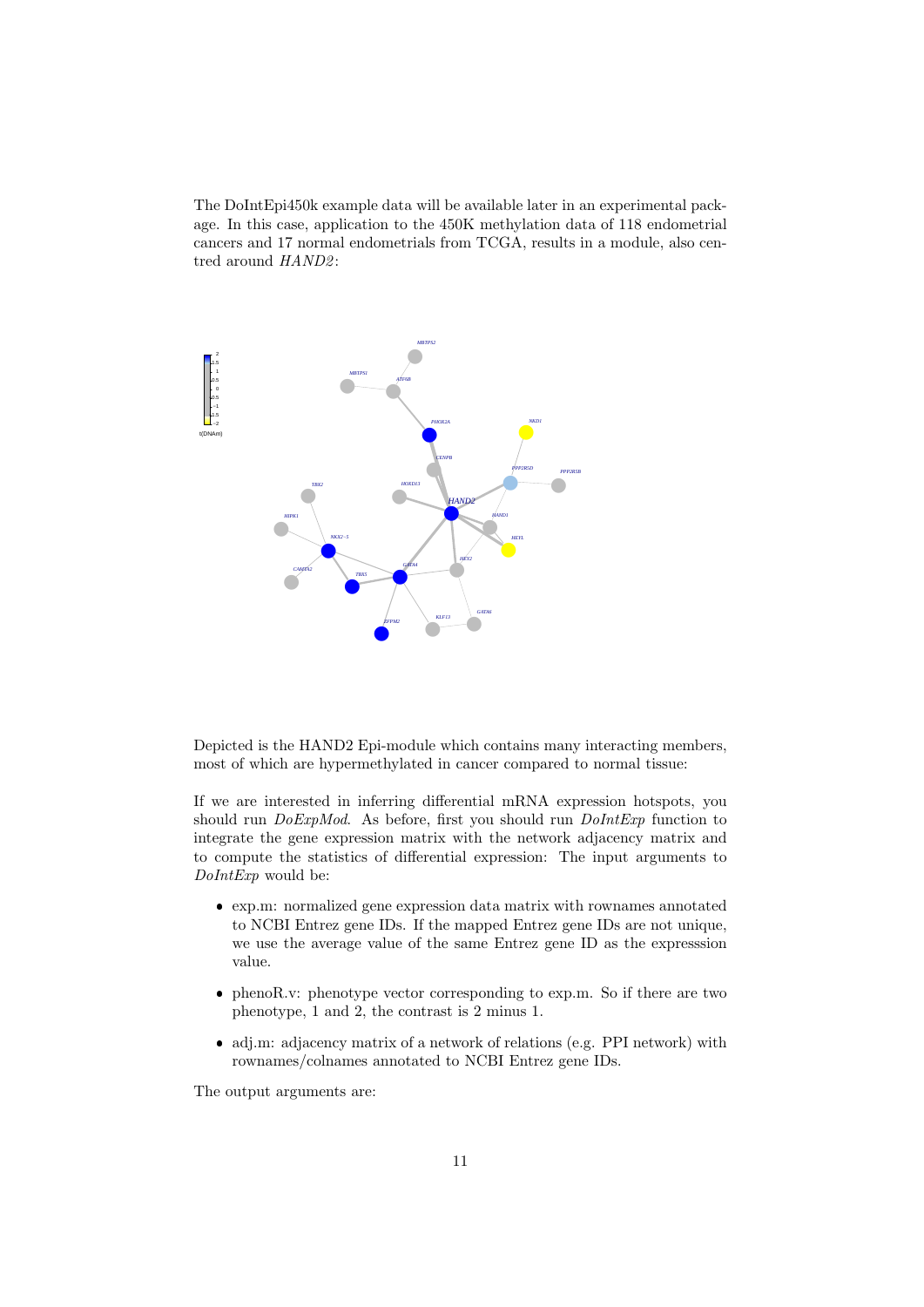- statR: matrix of gene expression moderated t-statistics and P-values for those genes in the integrated network
- adj: adjacency matrix of the maximally connected integrated network. At present only maximally connected subnetwork is used.
- annotation: The annotation data matrix with EntrezID and GeneSymbol
- avexp: expression data matrix mapped to unique Entrez IDs

Subsequently, we can apply  $DoExpMod$  function to infer modules of differential expression. The usage  $DoExpMod$  is same as  $DoFEMbi$  except that  $DoExpMod$ doesn't need the *statM* argument.

Finally, if you want to render the top differential expression modules, you run FemModShow with the argument "mode" set as "Exp".

The workflow applying DoIntExp, DoExpMod and FemModShow is:

```
> #IntExp.o=DoIntExp(dnaR.m,phenoR.v,adj.m)
> #ExpMod.o=DoEpiMod(IntExp.o$statM,IntExp.o$adjacency,
> # nseeds=100,gamma=0.5,nMC=1000,
> # sizeR.v=c(1,100),minsizeOUT=10,
> # writeOUT=TRUE,nameSTUDY="TCGA-EC",ew.v=NULL);)
> #
> #ExpMod1.mod<-ExpMod.o$topmod$ExpMod1; # if there is a ExpMod1 module
> #Exp1Mod1.mod.graphNEL.o=FemModShow(Exp1Mod1.o$topmod$ExpMod1,name="ExpMod1",
```
> #EpiMod.o\$ew,IntExp.o\$adjacency,mode="Exp")

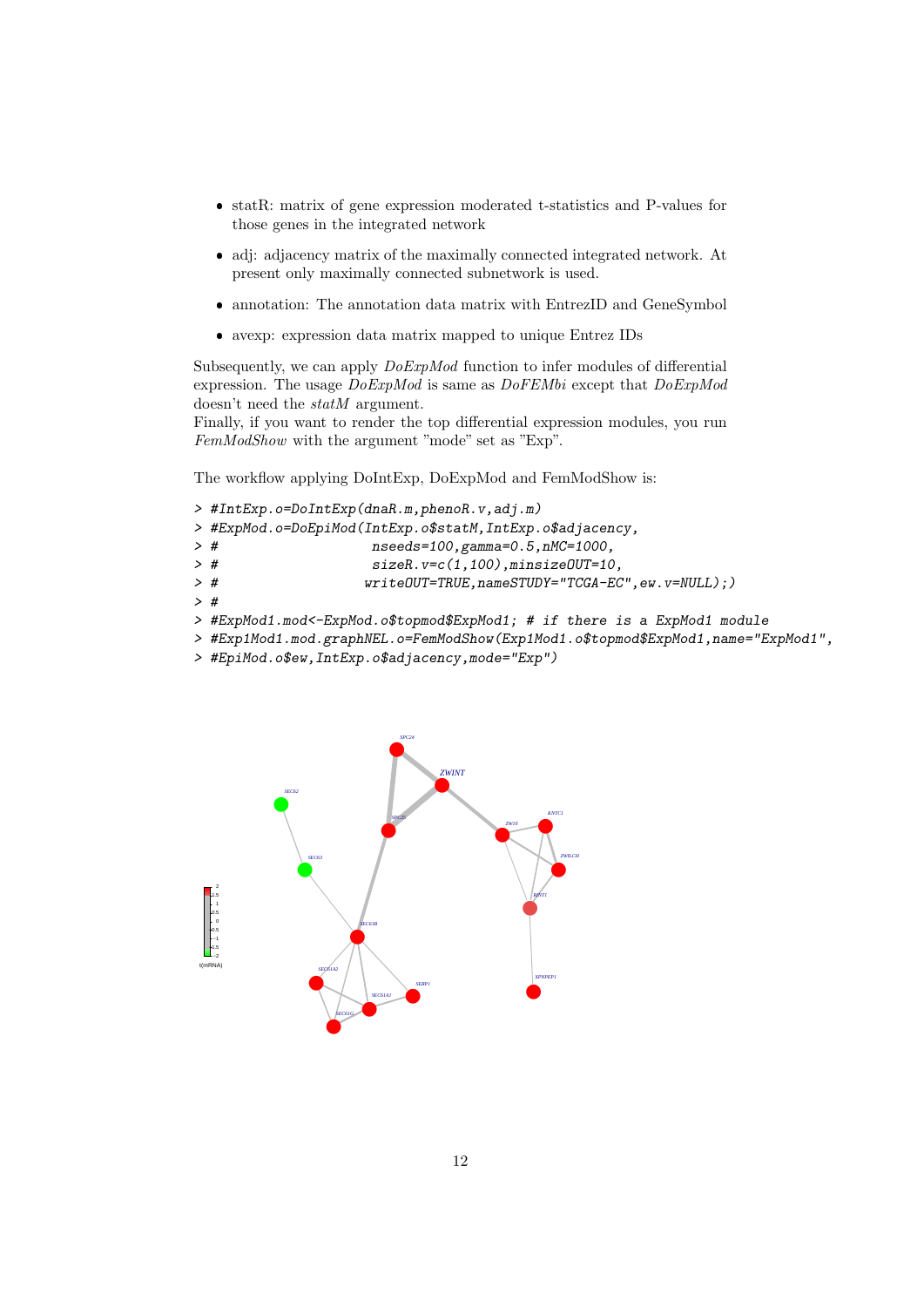There is one ExpMod example, a ZWINT-Centered Interactome Hotspot. In this case, application to the expression data of 118 endometrial cancers and 17 normal endometrials from TCGA, results in a module, centered around ZWINT, which is a known component of the kinetochore complex required for the mitotic spindle checkpoint and thus regulates the cell proliferation.

## 5 Integration with "minfi" package

The functions DoIntFEM450k or DoIntEpi450k use the normalised DNA methylation 450k data matrix with rownames annotated to 450k probe IDs. This kind of normalized 450k data matrix can be generated from raw data by many different tools. For instance, one could use minfi, an existing Bioconductor package [7]. The simplified workflow would be something like:

```
> #library(minfi);
> #require(IlluminaHumanMethylation450kmanifest);
>
> #baseDIR <- getwd();# the base dir of the Rawdata
> #setwd(baseDIR);
> #targets <- read.450k.sheet(baseDIR);#read the csv file.
> #RGset <- read.450k.exp(baseDIR); #Reads an entire 450k experiment
> # using a sample sheet
> #MSet.raw <- preprocessRaw(RGset);#Converts the Red/Green channel for an Illumina
> # methylation array into methylation signal,
> # without using any normalization
> #beta.m <- getBeta(MSet.raw,type = "Illumina");# get normalized beta
> #pval.m <- detectionP(RGset,type ="m+u")
```
Before passing on the beta.m object to DoIntFEM450k or DoIntEpi450k, we recommend adjusting the data for the type-2 probe bias, using for instance BMIQ [8]. BMIQ is freely available from either http://code.google.com/p/bmiq/, or the ChAMP Bioconductor package [9].

### References

- [1] Jiao Y, Widschwendter M, Teschendorff AE (2014) A systems-level integrative framework for genome-wide dna methylation and gene expression data identifies functional gene modules under epigenetic control. Bioinformatics (2014)doi: 101093/bioinformatics/btu316 .
- [2] Jones A, Teschendorff AE, Li Q, Hayward JD, Kannan A, et al. (2013) Role of dna methylation and epigenetic silencing of hand2 in endometrial cancer development. PLoS Med 10:e1001551.
- [3] Reichardt J, Bornholdt S (2006) Statistical mechanics of community detection. Phys Rev E 74:016110. doi:10.1103/PhysRevE.74.016110. URL http://link.aps.org/doi/10.1103/PhysRevE.74.016110.